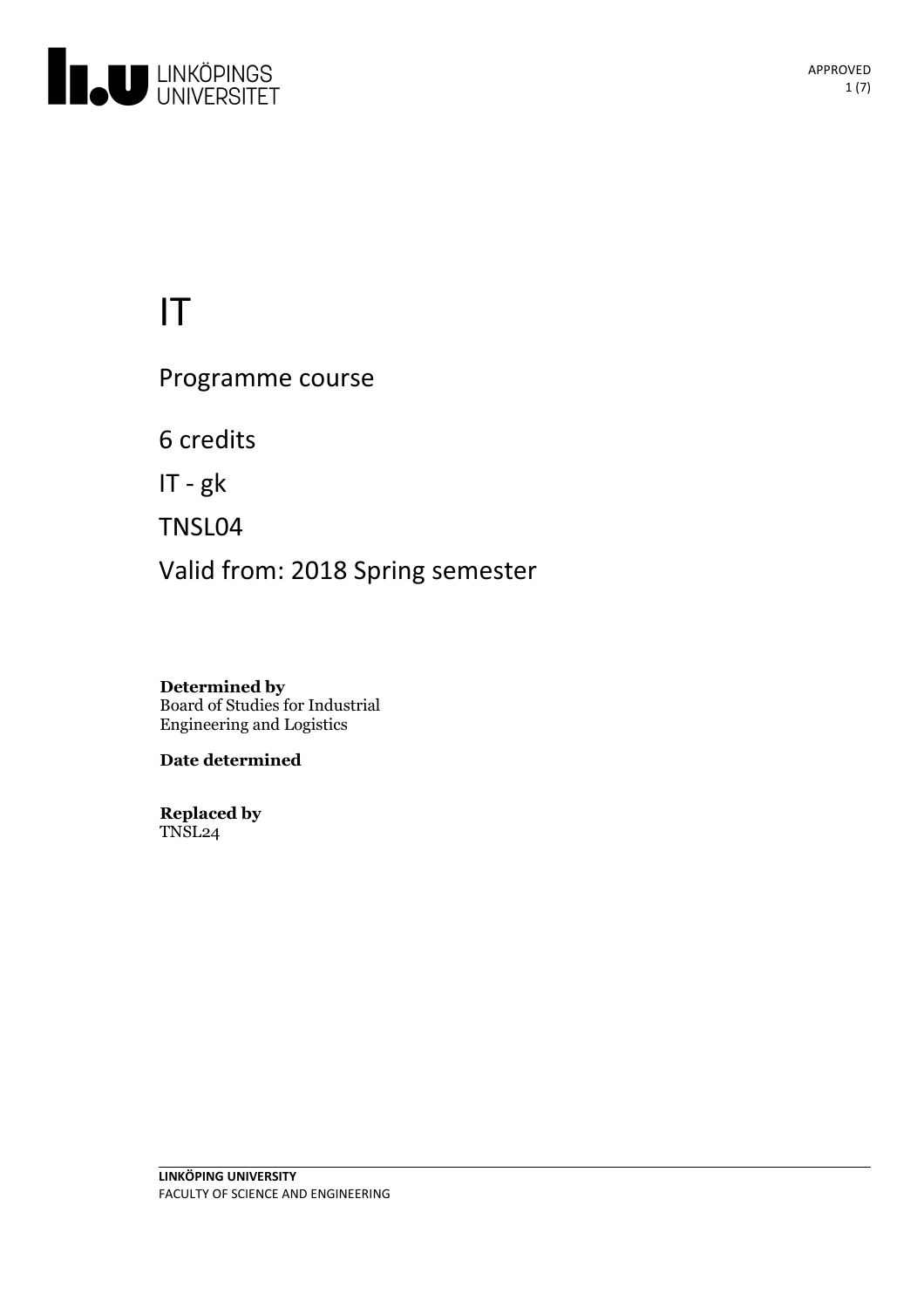# Main field of study

Computer Science and Engineering

# Course level

First cycle

### Advancement level

 $G_1X$ 

### Course offered for

- Air Transportation and Logistics, Bachelor's Programme
- Civic Logistics, Bachelor's Programme

# Specific information

The course is not available for exchange students

# Entry requirements

Note: Admission requirements for non-programme students usually also include admission requirements for the programme and threshold requirements for progression within the programme, or corresponding.

# Intended learning outcomes

The course provides basic knowledge on how to construct programs in a high-level language, on how to create and use spreadsheets (Excel), an introduction to database technology with particular emphasis on the query language SQL, and on several secirity aspects of web applications. After the course the student should be able to:

- develop algorithms for solving a problem
- use control structures for selection and iteration in programs
- create spreadsheets and display relevant data in graphical format
- explain various concepts of database technology
- explain various concepts of database technology
- create a database and construct queries in SQL in order to retrieve data
- understand issues and problems related to security in web applications

### Course content

Essential of programming, spreadsheets, database technology and web security.

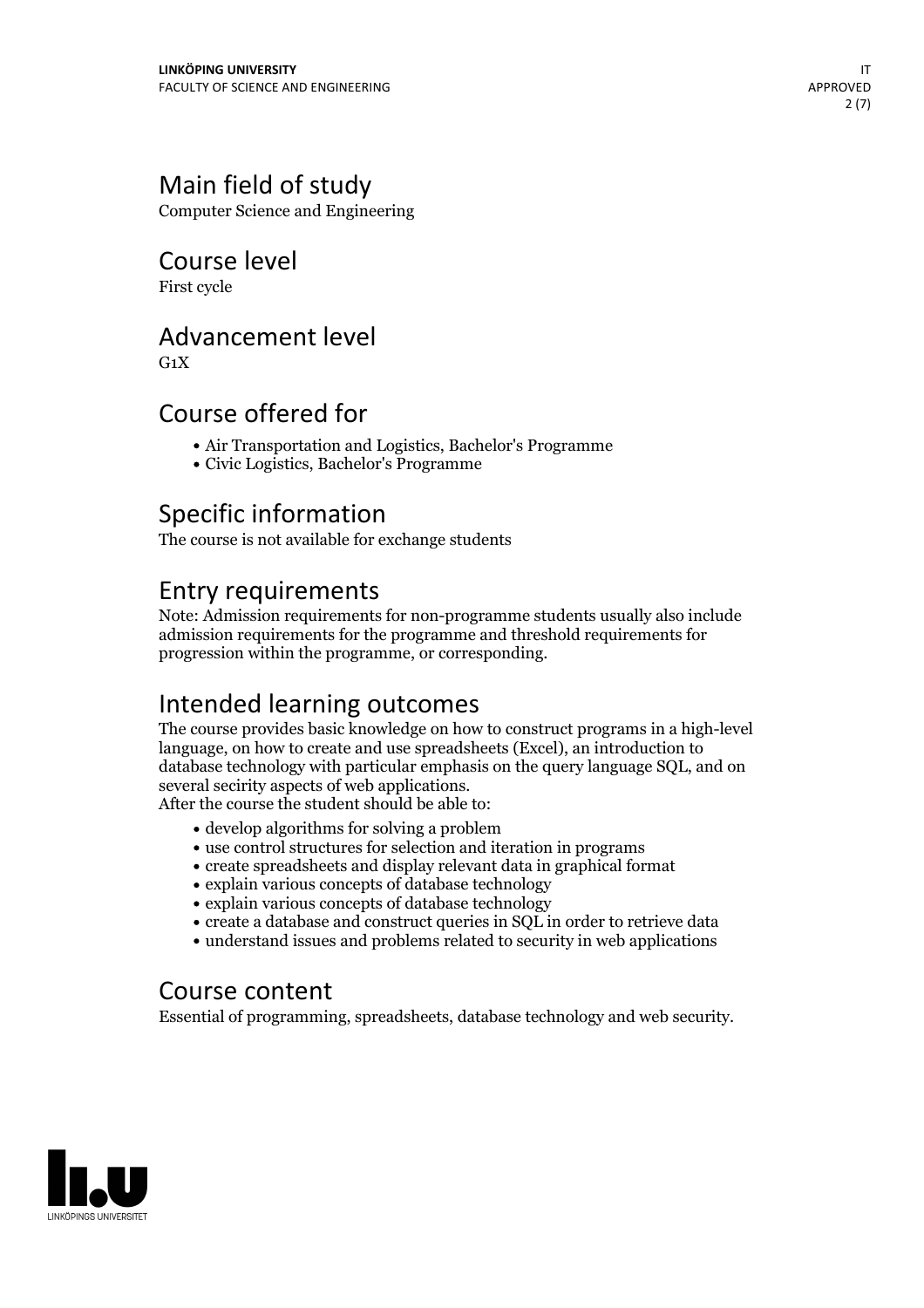# Teaching and working methods

The course consists of lectures and lab assignments. The course runs over the entire spring semester.

# Examination

UPG1 Individual, continous examination in front of a computer

6 credits  $U, 3, 4,$ 

### Grades

Four-grade scale, LiU, U, 3, 4, 5

Department Institutionen för teknik och naturvetenskap

# Director of Studies or equivalent

Camilla Forsell

Examiner Pierangelo Dellacqua

### Education components

Preliminary scheduled hours: 30 h Recommended self-study hours: 130 h

### Course literature

Onlinematerial

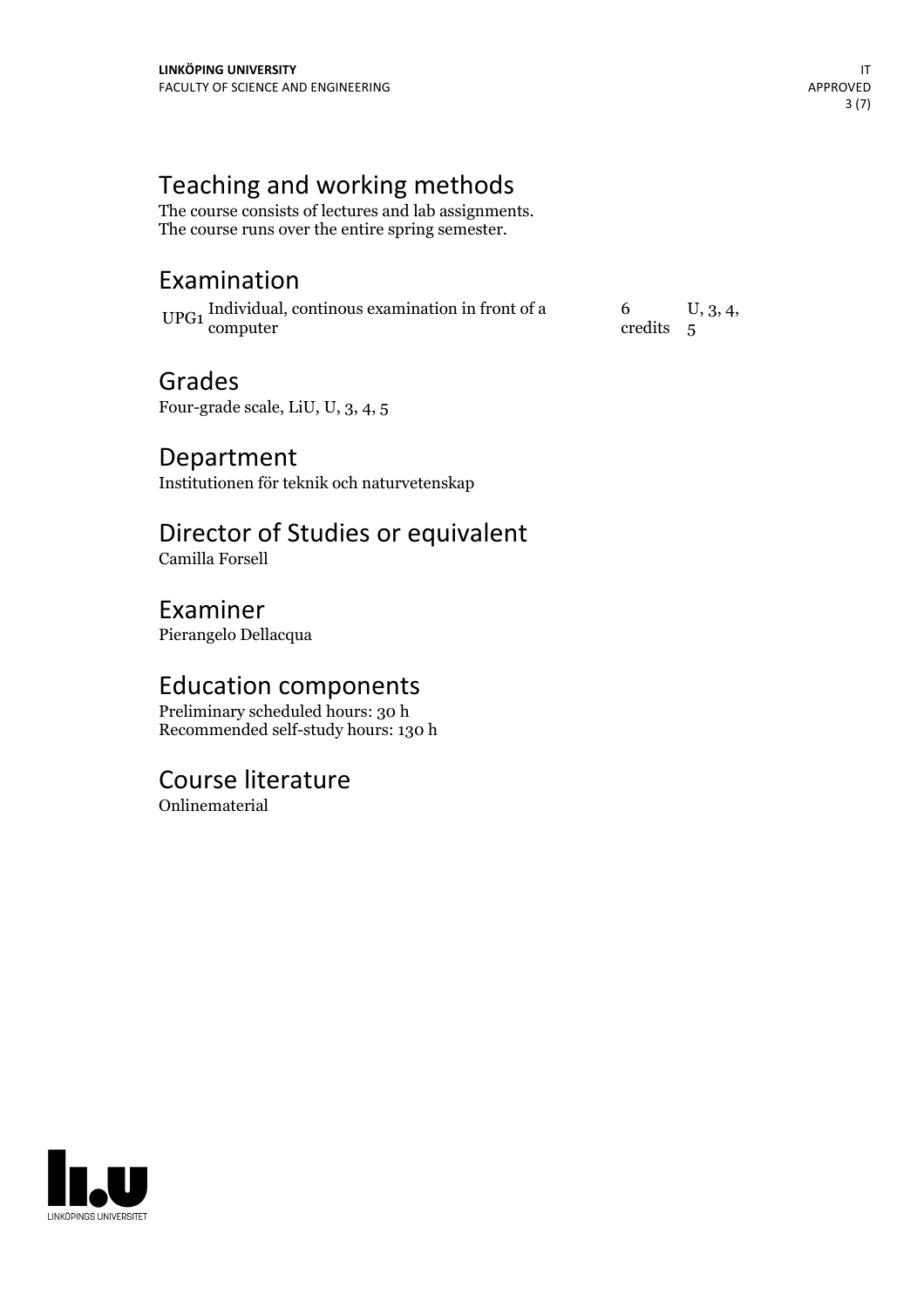# **Common rules**

### **Course syllabus**

A syllabus has been established for each course. The syllabus specifies the aim and contents of the course, and the prior knowledge that a student must have in order to be able to benefit from the course.

### **Timetabling**

Courses are timetabled after a decision has been made for this course concerning its assignment to a timetable module. A central timetable is not drawn up for courses with fewer than five participants. Most project courses do not have a central timetable.

### **Interrupting a course**

The vice-chancellor's decision concerning regulations for registration, deregistration and reporting results (Dnr LiU-2015-01241) states that interruptions in study are to be recorded in Ladok. Thus, all students who do not participate in a course for which they have registered must record the interruption, such that the registration on the course can be removed. Deregistration from <sup>a</sup> course is carried outusing <sup>a</sup> web-based form: www.lith.liu.se/for-studenter/kurskomplettering?l=sv.

### **Cancelled courses**

Courses with few participants (fewer than 10) may be cancelled or organised in a manner that differs from that stated in the course syllabus. The board of studies is to deliberate and decide whether a course is to be cancelled orchanged from the course syllabus.

### **Regulations relatingto examinations and examiners**

Details are given in a decision in the university's rule book: http://styrdokument.liu.se/Regelsamling/VisaBeslut/622678.

### **Forms of examination**

#### **Examination**

Written and oral examinations are held at least three times a year: once immediately after the end of the course, once in August, and once (usually) in one of the re-examination periods. Examinations held at other times are to follow a decision of the board of studies.

Principles for examination scheduling for courses that follow the study periods:

courses given in VT1 are examined for the first time in March, with re-

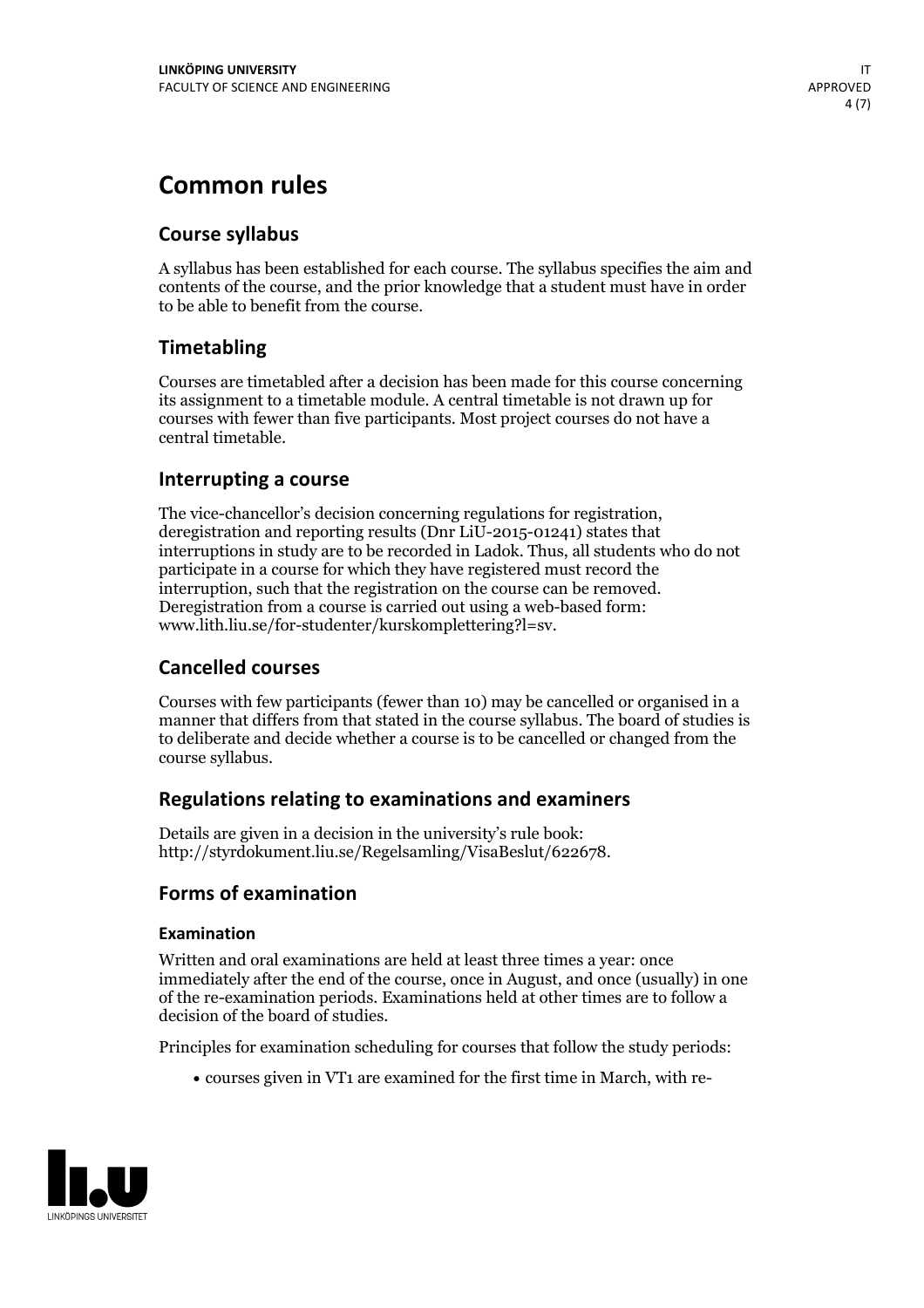examination in June and August

- courses given in VT2 are examined for the first time in May, with re-examination in August and October
- courses given in HT1 are examined for the first time in October, with re-examination in January and August
- courses given in HT2 are examined for the first time in January, with re-examination at Easter and in August.

The examination schedule is based on the structure of timetable modules, but there may be deviations from this, mainly in the case of courses that are studied and examined for several programmes and in lower grades (i.e. 1 and 2).

- Examinations for courses that the board of studies has decided are to be held in alternate years are held only three times during the year in which
- the course is given.<br>• Examinations for courses that are cancelled or rescheduled such that they are not given in one or several years are held three times during the year that immediately follows the course, with examination scheduling that corresponds to the scheduling that was in force before the course was cancelled or rescheduled.<br>• If teaching is no longer given for a course, three examination occurrences
- are held during the immediately subsequent year, while examinations are at the same time held for any replacement course that is given, or alternatively in association with other re-examination opportunities. Furthermore, an examination is held on one further occasion during the next subsequent year, unless the board of studies determines otherwise.<br>• If a course is given during several periods of the year (for programmes, or
- on different occasions for different programmes) the board orboards of studies determine together the scheduling and frequency of re-examination occasions.

#### **Registration for examination**

In order to take an examination, a student must register in advance at the Student Portal during the registration period, which opens 30 days before the date of the examination and closes 10 days before it. Candidates are informed of the location of the examination by email, four days in advance. Students who have not registered for an examination run the risk of being refused admittance to the examination, if space is not available.

Symbols used in the examination registration system:

- \*\* denotes that the examination is being given for the penultimate time.
- \* denotes that the examination is being given for the last time.

#### **Code of conduct for students during examinations**

Details are given in a decision in the university's rule book: http://styrdokument.liu.se/Regelsamling/VisaBeslut/622682.

### **Retakes for higher grade**

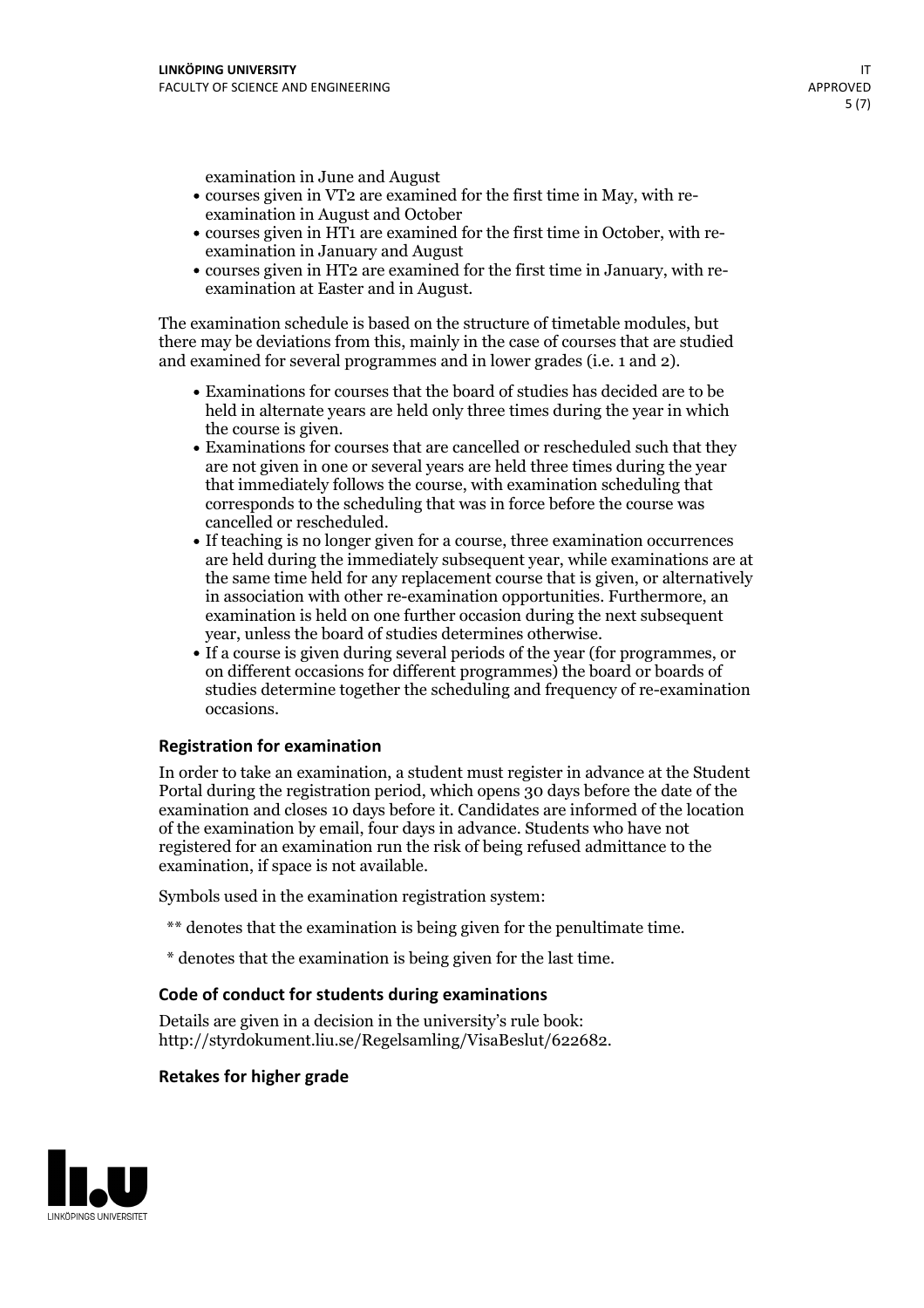Students at the Institute of Technology at LiU have the right to retake written examinations and computer-based examinations in an attempt to achieve a higher grade. This is valid for all examination components with code "TEN" and "DAT". The same right may not be exercised for other examination components, unless otherwise specified in the course syllabus.

### **Retakes of other forms of examination**

Regulations concerning retakes of other forms of examination than written examinations and computer-based examinations are given in the LiU regulations for examinations and examiners, http://styrdokument.liu.se/Regelsamling/VisaBeslut/622678.

#### **Plagiarism**

For examinations that involve the writing of reports, in cases in which it can be assumed that the student has had access to other sources (such as during project work, writing essays, etc.), the material submitted must be prepared in accordance with principles for acceptable practice when referring to sources (references or quotations for which the source is specified) when the text, images, ideas, data, etc. of other people are used. It is also to be made clear whether the author has reused his or her own text, images, ideas, data, etc. from previous examinations.

A failure to specify such sources may be regarded as attempted deception during examination.

#### **Attempts to cheat**

In the event of <sup>a</sup> suspected attempt by <sup>a</sup> student to cheat during an examination, or when study performance is to be assessed as specified in Chapter <sup>10</sup> of the Higher Education Ordinance, the examiner is to report this to the disciplinary board of the university. Possible consequences for the student are suspension from study and a formal warning. More information is available at https://www.student.liu.se/studenttjanster/lagar-regler-rattigheter?l=sv.

#### **Grades**

The grades that are preferably to be used are Fail (U), Pass (3), Pass not without distinction  $(4)$  and Pass with distinction  $(5)$ . Courses under the auspices of the faculty board of the Faculty of Science and Engineering (Institute of Technology) are to be given special attention in this regard.

- 1. Grades U, 3, 4, 5 are to be awarded for courses that have written
- examinations. 2. Grades Fail (U) and Pass (G) may be awarded for courses with <sup>a</sup> large degree of practical components such as laboratory work, project work and group work.

#### **Examination components**

- 
- 1. Grades U, 3, 4, <sup>5</sup> are to be awarded for written examinations (TEN). 2. Grades Fail (U) and Pass (G) are to be used for undergraduate projects and other independent work.